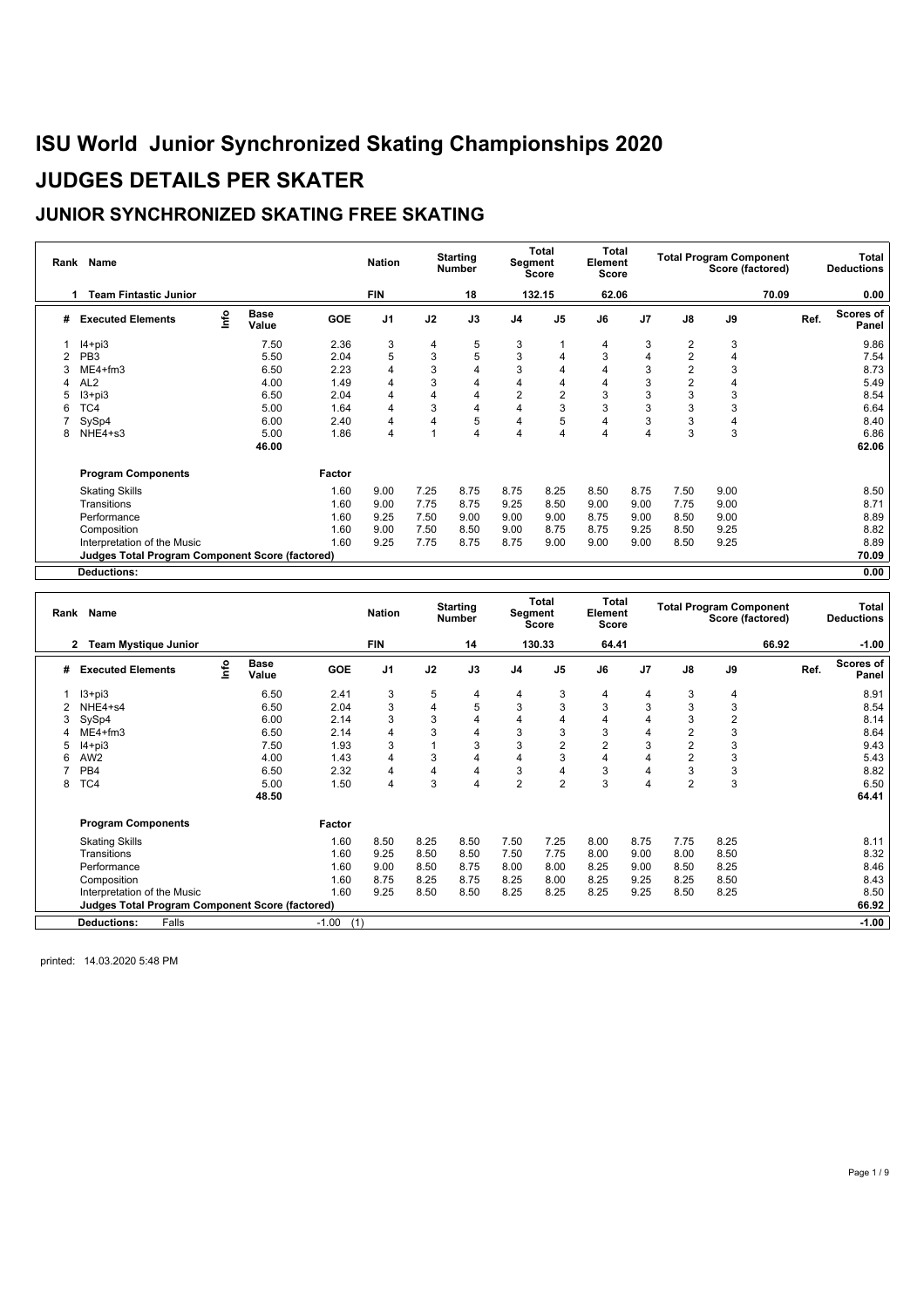### **JUNIOR SYNCHRONIZED SKATING FREE SKATING**

|   | Rank Name                                              |      |                      |            | <b>Nation</b>  |      | <b>Starting</b><br><b>Number</b> | Segment        | Total<br>Score | Total<br>Element<br>Score |                |                | <b>Total Program Component</b><br>Score (factored) |       | Total<br><b>Deductions</b> |
|---|--------------------------------------------------------|------|----------------------|------------|----------------|------|----------------------------------|----------------|----------------|---------------------------|----------------|----------------|----------------------------------------------------|-------|----------------------------|
|   | <b>Team Junost Junior</b><br>3                         |      |                      |            | <b>RUS</b>     |      | 16                               |                | 129.14         | 58.16                     |                |                |                                                    | 70.98 | 0.00                       |
| # | <b>Executed Elements</b>                               | lnfo | <b>Base</b><br>Value | <b>GOE</b> | J <sub>1</sub> | J2   | J3                               | J <sub>4</sub> | J <sub>5</sub> | J6                        | J7             | J8             | J9                                                 | Ref.  | Scores of<br>Panel         |
|   | $ME4 + fm3$                                            |      | 6.50                 | 2.79       | 5              | 5    | 4                                | 5              | 5              | 4                         | 3              | 3              | 4                                                  |       | 9.29                       |
| 2 | SySp4                                                  |      | 6.00                 | 2.66       | $\overline{4}$ | 5    | 5                                | 5              | 5              | 4                         | 4              | 4              | 4                                                  |       | 8.66                       |
| 3 | $13 + pi3$                                             |      | 6.50                 | 2.23       | 4              | 4    | 4                                | 4              | $\overline{2}$ | 3                         | 4              | $\overline{2}$ | 3                                                  |       | 8.73                       |
| Δ | AL <sub>2</sub>                                        |      | 4.00                 | 1.60       | 4              | 4    | 5                                | 4              | 4              | 5                         | 4              | 3              | $\overline{2}$                                     |       | 5.60                       |
| 5 | TC4                                                    |      | 5.00                 | 1.86       | 4              | 3    |                                  | 4              | 4              | 4                         | 4              | 3              | 3                                                  |       | 6.86                       |
| 6 | $13 + pi3$                                             |      | 6.50                 | 2.41       | 3              | 5    | 4                                | 4              | 3              | 4                         | 4              | 4              | 3                                                  |       | 8.91                       |
|   | PB <sub>2</sub>                                        |      | 4.00                 | $-0.46$    | $-2$           | $-3$ | 3                                | $-3$           | $-1$           | $-2$                      | $\overline{2}$ |                | $-4$                                               |       | 3.54                       |
| 8 | NHE4+s3                                                |      | 5.00                 | 1.57       | 3              | 4    | 4                                | 3              | 5              | 3                         | 3              | $\overline{2}$ |                                                    |       | 6.57                       |
|   |                                                        |      | 43.50                |            |                |      |                                  |                |                |                           |                |                |                                                    |       | 58.16                      |
|   | <b>Program Components</b>                              |      |                      | Factor     |                |      |                                  |                |                |                           |                |                |                                                    |       |                            |
|   | <b>Skating Skills</b>                                  |      |                      | 1.60       | 9.00           | 9.00 | 9.00                             | 8.75           | 8.75           | 8.75                      | 9.00           | 8.50           | 8.75                                               |       | 8.86                       |
|   | Transitions                                            |      |                      | 1.60       | 9.25           | 9.50 | 8.75                             | 8.25           | 9.00           | 9.00                      | 9.25           | 8.50           | 8.25                                               |       | 8.86                       |
|   | Performance                                            |      |                      | 1.60       | 8.75           | 9.00 | 8.75                             | 8.75           | 9.00           | 8.75                      | 9.25           | 8.75           | 8.00                                               |       | 8.82                       |
|   | Composition                                            |      |                      | 1.60       | 8.75           | 9.50 | 8.50                             | 8.75           | 8.75           | 9.25                      | 9.50           | 9.00           | 8.25                                               |       | 8.93                       |
|   | Interpretation of the Music                            |      |                      | 1.60       | 9.00           | 9.50 | 8.50                             | 9.00           | 9.00           | 8.75                      | 9.00           | 9.00           | 8.50                                               |       | 8.89                       |
|   | <b>Judges Total Program Component Score (factored)</b> |      |                      |            |                |      |                                  |                |                |                           |                |                |                                                    |       | 70.98                      |
|   | <b>Deductions:</b>                                     |      |                      |            |                |      |                                  |                |                |                           |                |                |                                                    |       | 0.00                       |

| Rank   | Name                                            |      |                      |                | <b>Nation</b>  |      | <b>Starting</b><br>Number | Segment        | Total<br>Score | Total<br>Element<br>Score |      |      | <b>Total Program Component</b><br>Score (factored) |       |      | Total<br><b>Deductions</b> |
|--------|-------------------------------------------------|------|----------------------|----------------|----------------|------|---------------------------|----------------|----------------|---------------------------|------|------|----------------------------------------------------|-------|------|----------------------------|
|        | <b>Team Crystal Ice Junior</b><br>4             |      |                      |                | <b>RUS</b>     |      | 17                        |                | 124.16         | 58.40                     |      |      |                                                    | 68.76 |      | $-3.00$                    |
| #      | <b>Executed Elements</b>                        | ١nf٥ | <b>Base</b><br>Value | <b>GOE</b>     | J <sub>1</sub> | J2   | J3                        | J <sub>4</sub> | J <sub>5</sub> | J6                        | J7   | J8   | J9                                                 |       | Ref. | Scores of<br>Panel         |
|        | AL <sub>2</sub>                                 |      | 4.00                 | 1.49           | 5              | 4    | 4                         | 4              | 4              | 4                         | 3    | 3    | 3                                                  |       |      | 5.49                       |
| 2      | PB4                                             |      | 6.50                 | 2.14           | 3              | 3    | 4                         | 3              | 4              | $\overline{2}$            | 4    | 3    | 3                                                  |       |      | 8.64                       |
| 3      | $I4 + pi3$                                      |      | 7.50                 | 2.68           | 4              | 5    | 4                         | 4              | 3              | 4                         | 3    | 3    | 3                                                  |       |      | 10.18                      |
|        | ME4+fm3                                         |      | 6.50                 | 1.67           | 3              | 2    | $\overline{2}$            | 3              | 3              | 4                         | 3    | 2    | 2                                                  |       |      | 8.17                       |
| 5      | TC4                                             |      | 5.00                 | 1.57           | 4              | 4    | 4                         | 3              | 3              | 3                         | 3    | 2    | $\overline{c}$                                     |       |      | 6.57                       |
| 6      | $13+pi2$                                        | F    | 5.00                 | $-1.43$        | -4             | $-3$ |                           | $-3$           | $-4$           | $-2$                      | $-1$ | $-3$ | $-4$                                               |       |      | 3.57                       |
|        | SySp4                                           | F    | 6.00                 | 0.77           |                |      | $\overline{2}$            | $\pmb{0}$      | $\mathbf 0$    | $\overline{2}$            | 4    | 3    | $\mathbf 0$                                        |       |      | 6.77                       |
| 8      | NHE4+s4                                         |      | 6.50                 | 2.51           | 4              | 3    | 5                         | 3              | 5              | 4                         | 3    | 4    | 4                                                  |       |      | 9.01                       |
|        |                                                 |      | 47.00                |                |                |      |                           |                |                |                           |      |      |                                                    |       |      | 58.40                      |
|        | <b>Program Components</b>                       |      |                      | Factor         |                |      |                           |                |                |                           |      |      |                                                    |       |      |                            |
|        | <b>Skating Skills</b>                           |      |                      | 1.60           | 8.75           | 8.75 | 8.50                      | 8.50           | 8.25           | 8.50                      | 8.25 | 8.50 | 8.50                                               |       |      | 8.50                       |
|        | Transitions                                     |      |                      | 1.60           | 9.25           | 8.50 | 8.25                      | 8.25           | 8.50           | 8.75                      | 8.50 | 8.50 | 8.75                                               |       |      | 8.54                       |
|        | Performance                                     |      |                      | 1.60           | 8.75           | 8.50 | 8.50                      | 8.25           | 7.75           | 8.50                      | 8.25 | 8.75 | 7.75                                               |       |      | 8.36                       |
|        | Composition                                     |      |                      | 1.60           | 9.25           | 8.75 | 8.50                      | 8.50           | 8.25           | 9.00                      | 8.75 | 9.00 | 9.00                                               |       |      | 8.79                       |
|        | Interpretation of the Music                     |      |                      | 1.60           | 9.50           | 8.50 | 8.75                      | 9.00           | 8.50           | 9.00                      | 8.50 | 9.00 | 8.75                                               |       |      | 8.79                       |
|        | Judges Total Program Component Score (factored) |      |                      |                |                |      |                           |                |                |                           |      |      |                                                    |       |      | 68.76                      |
|        | Falls<br><b>Deductions:</b>                     |      |                      | $-3.00$<br>(3) |                |      |                           |                |                |                           |      |      |                                                    |       |      | $-3.00$                    |
| E Eall |                                                 |      |                      |                |                |      |                           |                |                |                           |      |      |                                                    |       |      |                            |

F Fall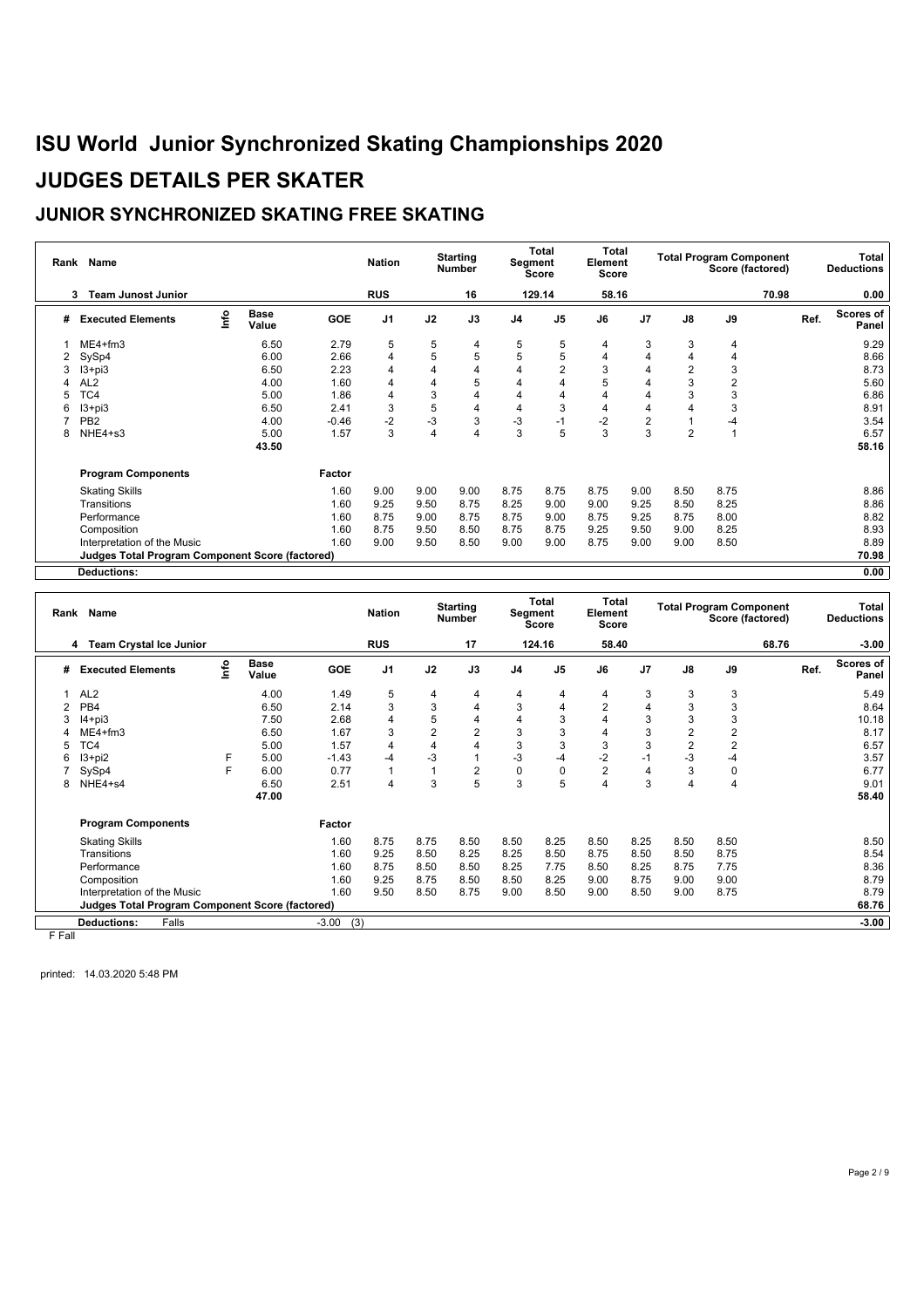#### **JUNIOR SYNCHRONIZED SKATING FREE SKATING**

| Rank | Name                                            |      |                      |            | <b>Nation</b>  |                | <b>Starting</b><br><b>Number</b> | Segment                 | Total<br>Score          | Total<br>Element<br>Score |                |                | <b>Total Program Component</b><br>Score (factored) |       |      | Total<br><b>Deductions</b> |
|------|-------------------------------------------------|------|----------------------|------------|----------------|----------------|----------------------------------|-------------------------|-------------------------|---------------------------|----------------|----------------|----------------------------------------------------|-------|------|----------------------------|
|      | <b>Team Nexxice Junior</b><br>5                 |      |                      |            | CAN            |                | 15                               |                         | 121.22                  | 57.28                     |                |                |                                                    | 63.94 |      | 0.00                       |
| #    | <b>Executed Elements</b>                        | info | <b>Base</b><br>Value | <b>GOE</b> | J <sub>1</sub> | J2             | J3                               | J <sub>4</sub>          | J <sub>5</sub>          | J6                        | J7             | J8             | J9                                                 |       | Ref. | Scores of<br>Panel         |
|      | PB <sub>3</sub>                                 |      | 5.50                 | 1.26       | $\overline{2}$ | 3              | 3                                |                         | $\overline{2}$          | 3                         | $\overline{2}$ | $\overline{2}$ | $\overline{2}$                                     |       |      | 6.76                       |
|      | $I4 + pi3$                                      |      | 7.50                 | 1.93       |                | 4              | 3                                | $\overline{2}$          | 3                       | $\overline{2}$            | 3              | 2              | 3                                                  |       |      | 9.43                       |
|      | TC4                                             |      | 5.00                 | 1.43       | 3              | 4              | 3                                | $\overline{2}$          | 3                       | 3                         | 3              | 2              | 3                                                  |       |      | 6.43                       |
|      | NHE4+s4                                         |      | 6.50                 | 1.76       | 3              |                | 3                                | $\overline{\mathbf{c}}$ | $\overline{4}$          | 3                         | 3              | 3              | $\overline{2}$                                     |       |      | 8.26                       |
|      | $12 + pi3$                                      |      | 5.50                 | 1.34       |                | 4              | 3                                | $\overline{\mathbf{c}}$ | $\overline{\mathbf{c}}$ | $\overline{\mathbf{c}}$   | 3              | 2              | 3                                                  |       |      | 6.84                       |
| 6    | SySp4                                           |      | 6.00                 | 1.37       | $\overline{2}$ | 3              | 3                                | $\overline{2}$          | $\overline{c}$          | $\overline{2}$            | $\overline{2}$ | 3              | $\overline{2}$                                     |       |      | 7.37                       |
|      | AL <sub>2</sub>                                 |      | 4.00                 | 1.20       | 3              | 3              | 3                                | 3                       | 3                       | 3                         | 3              | 3              |                                                    |       |      | 5.20                       |
| 8    | ME4+fm2                                         |      | 5.50                 | 1.49       | 3              | $\overline{2}$ | 3                                | 3                       | 3                       | 3                         | 3              | $\overline{2}$ | $\overline{2}$                                     |       |      | 6.99                       |
|      |                                                 |      | 45.50                |            |                |                |                                  |                         |                         |                           |                |                |                                                    |       |      | 57.28                      |
|      | <b>Program Components</b>                       |      |                      | Factor     |                |                |                                  |                         |                         |                           |                |                |                                                    |       |      |                            |
|      | <b>Skating Skills</b>                           |      |                      | 1.60       | 8.00           | 7.50           | 7.75                             | 7.75                    | 7.75                    | 8.00                      | 8.25           | 8.00           | 8.25                                               |       |      | 7.93                       |
|      | Transitions                                     |      |                      | 1.60       | 8.25           | 8.25           | 7.50                             | 7.75                    | 8.00                    | 8.25                      | 8.50           | 7.50           | 7.75                                               |       |      | 7.96                       |
|      | Performance                                     |      |                      | 1.60       | 8.00           | 8.00           | 8.00                             | 8.00                    | 8.25                    | 8.00                      | 8.25           | 8.00           | 8.00                                               |       |      | 8.04                       |
|      | Composition                                     |      |                      | 1.60       | 8.25           | 8.00           | 8.25                             | 8.00                    | 8.25                    | 8.00                      | 8.50           | 7.75           | 7.75                                               |       |      | 8.07                       |
|      | Interpretation of the Music                     |      |                      | 1.60       | 8.25           | 8.25           | 8.00                             | 7.50                    | 8.00                    | 7.75                      | 8.50           | 7.75           | 7.75                                               |       |      | 7.96                       |
|      | Judges Total Program Component Score (factored) |      |                      |            |                |                |                                  |                         |                         |                           |                |                |                                                    |       |      | 63.94                      |
|      | <b>Deductions:</b>                              |      |                      |            |                |                |                                  |                         |                         |                           |                |                |                                                    |       |      | 0.00                       |

**Rank Name Nation Nation Nation Number Total Segment Score Total Element Score Total Program Component Score (factored) Total Deductions 6 Team Les Supremes Junior CAN 13 110.91 50.71 60.20 0.00 # Executed Elements Info Base Value GOE J1 J2 J3 J4 J5 J6 J7 J8 J9 Ref. Scores of Panel** 1 TC4 5.00 1.29 3 3 2 2 3 3 3 2 2 6.29 2 PB3 5.50 1.10 3 1 2 -1 1 3 3 2 2 6.60 3 I3+pi1 3.00 0.43 -1 3 2 2 0 1 3 1 1 3.43 4 SySp4 6.00 1.20 2 2 2 2 2 2 3 2 0 7.20 5 NHE4+s3 5.00 1.07 2 2 3 2 2 3 2 2 2 6.07 6 I3+pi3 6.50 1.49 2 3 3 3 2 2 2 2 2 7.99 7 ME4+fm3 6.50 1.49 2 3 2 2 3 2 3 1 2 7.99 8 AW2 4.00 1.14 3 5 2 2 3 4 3 2 3 5.14 **41.50 50.71 Program Components Factor** Skating Skills 1.60 7.50 7.50 7.00 7.75 7.25 7.75 6.75 7.50 7.25 7.39 Transitions 1.60 7.25 7.75 7.00 7.50 7.50 7.75 7.00 7.75 7.50 7.46 Performance 1.60 7.50 8.00 7.25 7.50 7.50 8.00 7.25 8.00 7.25 7.57 Composition 1.60 7.50 8.00 7.25 7.75 7.75 8.25 7.50 7.75 7.25 7.64 Interpretation of the Music 1.60 7.75 7.75 7.00 7.50 7.75 7.75 7.25 8.00 7.25 7.57 **Judges Total Program Component Score (factored) 60.20 Deductions: 0.00**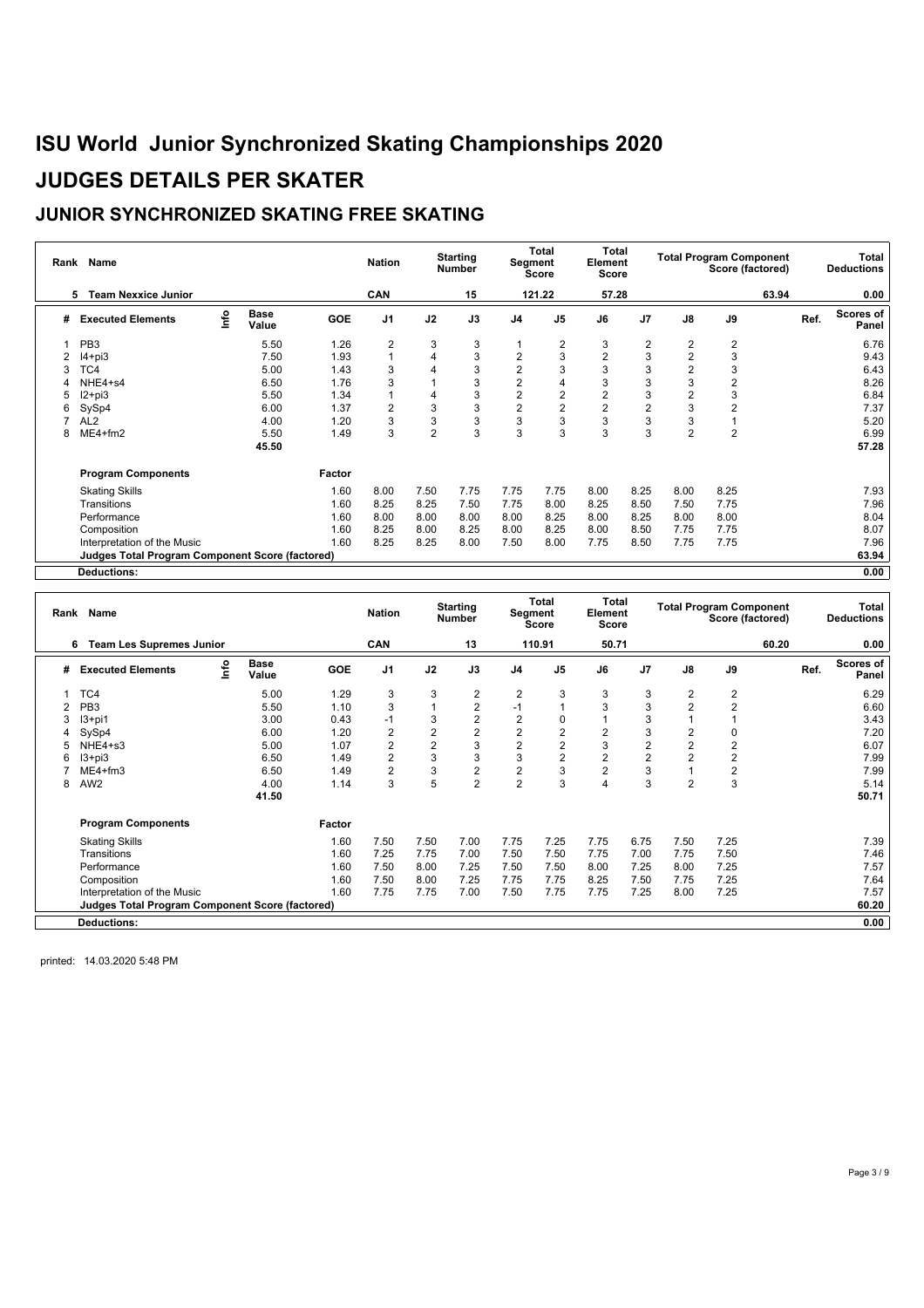### **JUNIOR SYNCHRONIZED SKATING FREE SKATING**

| Rank | Name                                                   |      |                      |            | <b>Nation</b>  |                | <b>Starting</b><br><b>Number</b> |                | Total<br>Segment<br>Score | Total<br>Element<br>Score |                |                | <b>Total Program Component</b><br>Score (factored) |       |      | Total<br><b>Deductions</b> |
|------|--------------------------------------------------------|------|----------------------|------------|----------------|----------------|----------------------------------|----------------|---------------------------|---------------------------|----------------|----------------|----------------------------------------------------|-------|------|----------------------------|
|      | <b>Team Spirit Junior</b><br>7                         |      |                      |            | <b>SWE</b>     |                | 12                               |                | 95.51                     | 43.57                     |                |                |                                                    | 51.94 |      | 0.00                       |
| #    | <b>Executed Elements</b>                               | lnfo | <b>Base</b><br>Value | <b>GOE</b> | J <sub>1</sub> | J2             | J3                               | J <sub>4</sub> | J <sub>5</sub>            | J6                        | J7             | J8             | J9                                                 |       | Ref. | Scores of<br>Panel         |
|      | TC <sub>3</sub>                                        |      | 4.00                 | 0.80       | $\overline{2}$ | $\overline{2}$ | $\overline{2}$                   | $\overline{2}$ | 2                         | $\overline{2}$            | 3              | $\overline{2}$ | $\overline{2}$                                     |       |      | 4.80                       |
|      | SySp4                                                  |      | 6.00                 | 1.03       | $\overline{2}$ | 3              | $\mathbf 0$                      |                | $\overline{2}$            |                           | $\overline{2}$ |                | 3                                                  |       |      | 7.03                       |
|      | PB <sub>2</sub>                                        |      | 4.00                 | 0.23       |                | $-1$           |                                  |                |                           | -1                        |                | 0              |                                                    |       |      | 4.23                       |
| Δ    | AW <sub>2</sub>                                        |      | 4.00                 | 0.57       | $\overline{2}$ | 3              |                                  | 2              |                           |                           | 2              |                |                                                    |       |      | 4.57                       |
| 5    | $13 + pi2$                                             |      | 5.00                 | 0.00       | $-2$           | $-1$           | 0                                | $\Omega$       | 0                         |                           |                | -1             |                                                    |       |      | 5.00                       |
|      | $ME4 + fm2$                                            |      | 5.50                 | 0.94       | $\overline{2}$ | $\overline{2}$ | $\overline{A}$                   |                | $\overline{2}$            | 2                         | $\overline{2}$ | 0              | $\overline{c}$                                     |       |      | 6.44                       |
|      | NHE4+s2                                                |      | 4.00                 | 0.63       | 2              | $\overline{2}$ |                                  |                |                           | 2                         | $\overline{c}$ |                | 2                                                  |       |      | 4.63                       |
| 8    | $13 + pi3$                                             |      | 6.50                 | 0.37       | $\Omega$       |                | $\overline{1}$                   |                | $-1$                      | $\Omega$                  | $\overline{2}$ |                | 0                                                  |       |      | 6.87                       |
|      |                                                        |      | 39.00                |            |                |                |                                  |                |                           |                           |                |                |                                                    |       |      | 43.57                      |
|      | <b>Program Components</b>                              |      |                      | Factor     |                |                |                                  |                |                           |                           |                |                |                                                    |       |      |                            |
|      | <b>Skating Skills</b>                                  |      |                      | 1.60       | 7.00           | 5.75           | 6.00                             | 6.25           | 6.50                      | 6.25                      | 6.00           | 5.75           | 7.00                                               |       |      | 6.25                       |
|      | Transitions                                            |      |                      | 1.60       | 7.25           | 6.25           | 5.75                             | 6.75           | 6.50                      | 6.50                      | 6.25           | 6.25           | 7.25                                               |       |      | 6.54                       |
|      | Performance                                            |      |                      | 1.60       | 6.75           | 6.25           | 6.25                             | 6.50           | 6.75                      | 6.25                      | 6.50           | 6.50           | 7.00                                               |       |      | 6.50                       |
|      | Composition                                            |      |                      | 1.60       | 7.00           | 5.75           | 6.25                             | 6.50           | 6.50                      | 6.75                      | 6.25           | 6.50           | 7.00                                               |       |      | 6.54                       |
|      | Interpretation of the Music                            |      |                      | 1.60       | 7.25           | 6.00           | 6.00                             | 6.75           | 6.75                      | 6.75                      | 6.50           | 6.50           | 7.25                                               |       |      | 6.64                       |
|      | <b>Judges Total Program Component Score (factored)</b> |      |                      |            |                |                |                                  |                |                           |                           |                |                |                                                    |       |      | 51.94                      |
|      | <b>Deductions:</b>                                     |      |                      |            |                |                |                                  |                |                           |                           |                |                |                                                    |       |      | 0.00                       |

| Rank   | Name                                            |      |                      |                | <b>Nation</b>  |                | <b>Starting</b><br><b>Number</b> |                | Total<br>Segment<br>Score | Total<br>Element<br>Score |                         |             | <b>Total Program Component</b><br>Score (factored) |      | Total<br><b>Deductions</b> |
|--------|-------------------------------------------------|------|----------------------|----------------|----------------|----------------|----------------------------------|----------------|---------------------------|---------------------------|-------------------------|-------------|----------------------------------------------------|------|----------------------------|
|        | <b>Team Seaside Junior</b><br>8                 |      |                      |                | <b>SWE</b>     |                | 11                               |                | 85.01                     | 38.60                     |                         |             | 47.41                                              |      | $-1.00$                    |
| #      | <b>Executed Elements</b>                        | lnfo | <b>Base</b><br>Value | GOE            | J <sub>1</sub> | J2             | J3                               | J <sub>4</sub> | J <sub>5</sub>            | J6                        | J <sub>7</sub>          | J8          | J9                                                 | Ref. | Scores of<br>Panel         |
| 1.     | AW <sub>2</sub>                                 |      | 4.00                 | 0.63           | 3              | 2              | 1                                | 2              | 1                         | 2                         | $\overline{2}$          |             |                                                    |      | 4.63                       |
|        | $13 + pi3$                                      |      | 6.50                 | 0.74           | $\overline{2}$ | $\overline{1}$ | 2                                |                | 0                         | 0                         | $\overline{\mathbf{c}}$ |             |                                                    |      | 7.24                       |
| 3      | TC3                                             |      | 4.00                 | 0.46           | 2              | $\overline{2}$ | $\overline{2}$                   | $\Omega$       |                           |                           | 3                       | $\Omega$    | $\Omega$                                           |      | 4.46                       |
| 4      | PB <sub>1</sub>                                 |      | 2.50                 | 0.11           |                | $-1$           |                                  |                |                           | $-1$                      | $\overline{2}$          | 0           | 0                                                  |      | 2.61                       |
| 5      | SySp4                                           |      | 6.00                 | 0.00           | 0              | 0              | -1                               | 0              | $-1$                      | $-1$                      |                         | 0           | $\mathbf 0$                                        |      | 6.00                       |
| 6      | NHE4+s1                                         | F.   | 3.00                 | $-0.51$        | -1             | $-1$           | -3                               | $-1$           | $-2$                      | $-2$                      | $-2$                    | $-2$        | $-2$                                               |      | 2.49                       |
|        | $ME3+fm1$                                       |      | 4.00                 | $-0.17$        | $\Omega$       | 0              | $\overline{2}$                   | $-1$           | $\mathbf 0$               | $-1$                      | $\mathbf 0$             | $-1$        | $-1$                                               |      | 3.83                       |
| 8      | $13 + pi3$                                      |      | 6.50                 | 0.84           | $\overline{2}$ |                | $\overline{2}$                   | 4              |                           | 3                         | $\overline{2}$          | $\mathbf 0$ | 0                                                  |      | 7.34                       |
|        |                                                 |      | 36.50                |                |                |                |                                  |                |                           |                           |                         |             |                                                    |      | 38.60                      |
|        | <b>Program Components</b>                       |      |                      | Factor         |                |                |                                  |                |                           |                           |                         |             |                                                    |      |                            |
|        | <b>Skating Skills</b>                           |      |                      | 1.60           | 6.75           | 5.00           | 6.00                             | 6.00           | 5.50                      | 5.75                      | 5.50                    | 5.50        | 6.50                                               |      | 5.82                       |
|        | Transitions                                     |      |                      | 1.60           | 7.25           | 5.50           | 5.75                             | 6.25           | 5.75                      | 5.75                      | 5.75                    | 5.50        | 6.50                                               |      | 5.89                       |
|        | Performance                                     |      |                      | 1.60           | 6.50           | 5.50           | 5.75                             | 6.00           | 5.50                      | 6.00                      | 6.00                    | 5.50        | 5.75                                               |      | 5.79                       |
|        | Composition                                     |      |                      | 1.60           | 7.00           | 5.00           | 5.75                             | 6.50           | 5.75                      | 6.00                      | 6.00                    | 6.00        | 6.50                                               |      | 6.07                       |
|        | Interpretation of the Music                     |      |                      | 1.60           | 6.75           | 5.25           | 5.50                             | 6.25           | 6.00                      | 6.25                      | 6.25                    | 5.50        | 6.75                                               |      | 6.07                       |
|        | Judges Total Program Component Score (factored) |      |                      |                |                |                |                                  |                |                           |                           |                         |             |                                                    |      | 47.41                      |
|        | Falls<br><b>Deductions:</b>                     |      |                      | $-1.00$<br>(1) |                |                |                                  |                |                           |                           |                         |             |                                                    |      | $-1.00$                    |
| E Eall |                                                 |      |                      |                |                |                |                                  |                |                           |                           |                         |             |                                                    |      |                            |

F Fall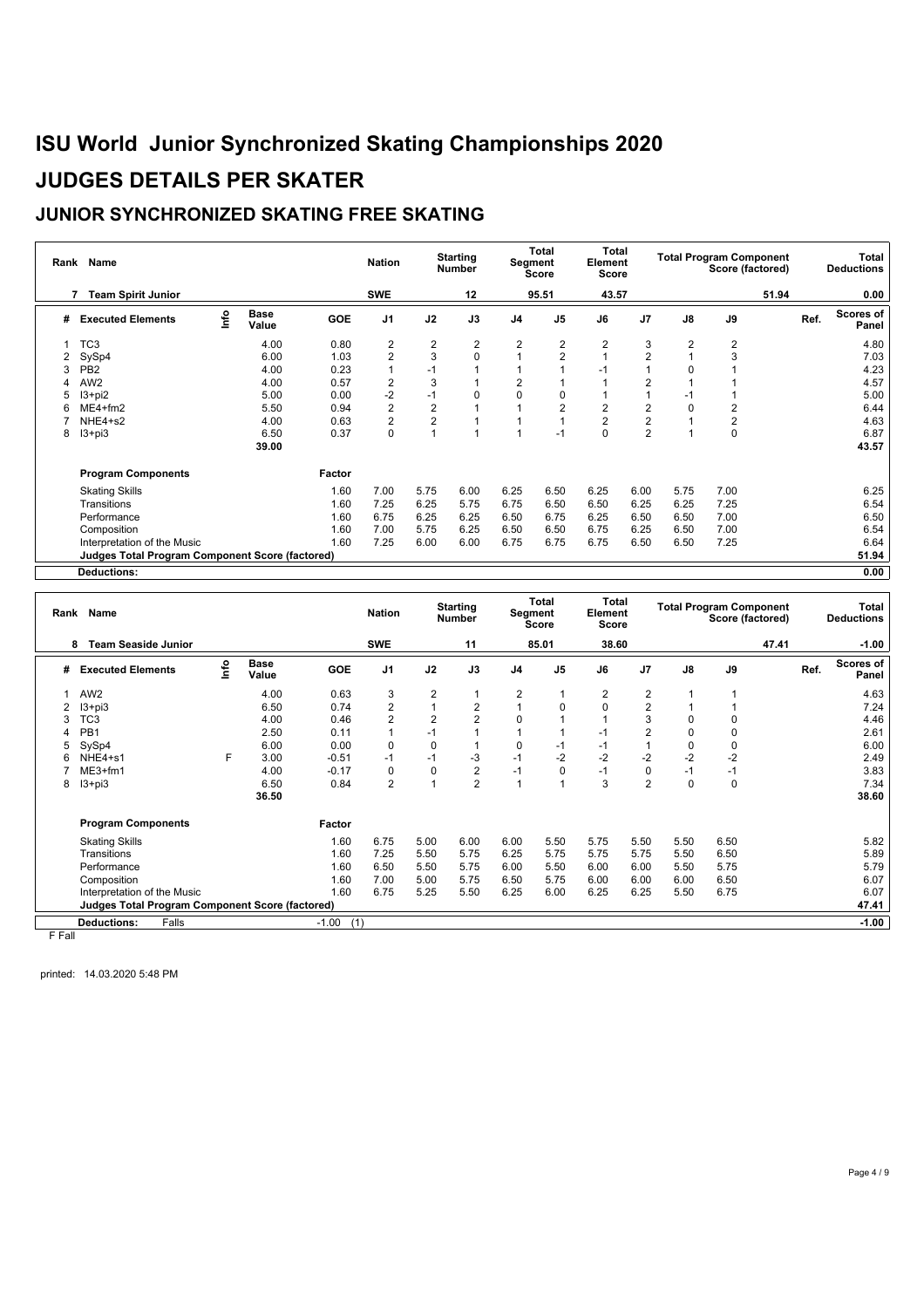### **JUNIOR SYNCHRONIZED SKATING FREE SKATING**

| Rank | Name                                            |      |                      |            | <b>Nation</b>  |                | <b>Starting</b><br><b>Number</b> | Segment        | Total<br>Score | Total<br>Element<br>Score |      |          | <b>Total Program Component</b><br>Score (factored) |       | Total<br><b>Deductions</b> |
|------|-------------------------------------------------|------|----------------------|------------|----------------|----------------|----------------------------------|----------------|----------------|---------------------------|------|----------|----------------------------------------------------|-------|----------------------------|
|      | <b>Team Ice Fire Junior</b><br>9                |      |                      |            | <b>POL</b>     |                | 10                               |                | 81.00          | 41.44                     |      |          |                                                    | 39.56 | 0.00                       |
| #    | <b>Executed Elements</b>                        | info | <b>Base</b><br>Value | <b>GOE</b> | J <sub>1</sub> | J2             | J3                               | J <sub>4</sub> | J <sub>5</sub> | J6                        | J7   | J8       | J9                                                 | Ref.  | Scores of<br>Panel         |
|      | AL <sub>2</sub>                                 |      | 4.00                 | 0.40       |                | $\overline{2}$ |                                  |                |                |                           |      |          | 0                                                  |       | 4.40                       |
|      | $ME4 + fm2$                                     |      | 5.50                 | 0.63       |                | 2              |                                  |                | $\overline{2}$ |                           |      | 0        |                                                    |       | 6.13                       |
|      | SySp4                                           |      | 6.00                 | $-0.43$    | $\Omega$       | $\mathbf 0$    | $\mathbf 0$                      | 0              | $-1$           | $-2$                      | $-2$ | $-1$     | -1                                                 |       | 5.57                       |
|      | $13 + pi3$                                      |      | 6.50                 | $-0.46$    |                | $-2$           |                                  | $-1$           | $-1$           | $-1$                      | $-1$ | $-1$     | $-1$                                               |       | 6.04                       |
|      | NHE4+s1                                         |      | 3.00                 | 0.09       |                |                | $\mathbf 0$                      | $\mathbf 0$    | $\mathbf 0$    |                           | $-1$ | 0        |                                                    |       | 3.09                       |
| 6    | TC4                                             |      | 5.00                 | 0.21       | $\overline{2}$ | $-1$           | $\mathbf 0$                      | 0              | $\overline{1}$ | 0                         | 0    |          |                                                    |       | 5.21                       |
|      | PB <sub>2</sub>                                 |      | 4.00                 | $-0.06$    |                | $-1$           | 0                                | $-1$           | 0              | 0                         | 0    | $-1$     | 2                                                  |       | 3.94                       |
| 8    | $13 + pi3$                                      |      | 6.50                 | 0.56       |                | 3              |                                  | 1              | $\Omega$       | $\Omega$                  |      | $\Omega$ | $\overline{2}$                                     |       | 7.06                       |
|      |                                                 |      | 40.50                |            |                |                |                                  |                |                |                           |      |          |                                                    |       | 41.44                      |
|      | <b>Program Components</b>                       |      |                      | Factor     |                |                |                                  |                |                |                           |      |          |                                                    |       |                            |
|      | <b>Skating Skills</b>                           |      |                      | 1.60       | 4.75           | 4.50           | 4.75                             | 4.75           | 5.00           | 4.50                      | 4.50 | 4.50     | 6.00                                               |       | 4.68                       |
|      | Transitions                                     |      |                      | 1.60       | 4.75           | 4.75           | 4.75                             | 5.00           | 5.25           | 4.50                      | 4.75 | 4.75     | 6.50                                               |       | 4.86                       |
|      | Performance                                     |      |                      | 1.60       | 5.25           | 5.00           | 5.25                             | 5.25           | 5.50           | 4.75                      | 4.75 | 4.75     | 6.00                                               |       | 5.11                       |
|      | Composition                                     |      |                      | 1.60       | 5.00           | 4.50           | 5.25                             | 5.00           | 5.25           | 4.50                      | 4.50 | 5.00     | 6.50                                               |       | 4.93                       |
|      | Interpretation of the Music                     |      |                      | 1.60       | 5.25           | 5.00           | 5.00                             | 5.50           | 5.50           | 4.50                      | 4.75 | 5.00     | 6.75                                               |       | 5.14                       |
|      | Judges Total Program Component Score (factored) |      |                      |            |                |                |                                  |                |                |                           |      |          |                                                    |       | 39.56                      |
|      | <b>Deductions:</b>                              |      |                      |            |                |                |                                  |                |                |                           |      |          |                                                    |       | 0.00                       |

|   | Rank Name                                              |      |                      |            | <b>Nation</b>  |      | <b>Starting</b><br><b>Number</b> |                | Total<br>Segment<br>Score | Total<br>Element<br>Score |                |      | <b>Total Program Component</b><br>Score (factored) |       |      | Total<br><b>Deductions</b> |
|---|--------------------------------------------------------|------|----------------------|------------|----------------|------|----------------------------------|----------------|---------------------------|---------------------------|----------------|------|----------------------------------------------------|-------|------|----------------------------|
|   | <b>Team Icicles Junior</b><br>10                       |      |                      |            | <b>GBR</b>     |      | 8                                |                | 72.56                     | 33.43                     |                |      |                                                    | 39.13 |      | 0.00                       |
| # | <b>Executed Elements</b>                               | ١nf٥ | <b>Base</b><br>Value | <b>GOE</b> | J <sub>1</sub> | J2   | J3                               | J <sub>4</sub> | J <sub>5</sub>            | J6                        | J <sub>7</sub> | J8   | J9                                                 |       | Ref. | Scores of<br>Panel         |
|   | I2+pi2                                                 |      | 4.00                 | $-0.06$    | $-2$           | 0    | $-1$                             |                | $\mathbf 0$               | 0                         | 0              | 0    | 0                                                  |       |      | 3.94                       |
|   | PB <sub>2</sub>                                        |      | 4.00                 | 0.34       |                | 3    | $\overline{1}$                   | 0              |                           |                           |                |      | 0                                                  |       |      | 4.34                       |
| 3 | SySp4                                                  |      | 6.00                 | $-0.09$    | $\Omega$       | 0    | $\Omega$                         | $\mathbf 0$    | $\mathbf 0$               | 0                         | $\Omega$       | -1   | $-2$                                               |       |      | 5.91                       |
|   | I2+pi2                                                 |      | 4.00                 | $-0.06$    | 0              | $-1$ |                                  | 0              | 0                         | $-1$                      |                | 0    | $-1$                                               |       |      | 3.94                       |
| 5 | AL <sub>2</sub>                                        |      | 4.00                 | 0.23       |                | 2    | $\mathbf 0$                      |                |                           | 0                         |                |      | 0                                                  |       |      | 4.23                       |
| 6 | TC <sub>2</sub>                                        |      | 3.00                 | 0.09       |                | 0    |                                  |                |                           | $-1$                      | 0              | 0    | -1                                                 |       |      | 3.09                       |
|   | NHE <sub>2+s1</sub>                                    |      | 2.00                 | 0.17       |                |      |                                  |                |                           |                           |                |      | 0                                                  |       |      | 2.17                       |
| 8 | $ME4 + fm2$                                            |      | 5.50                 | 0.31       |                | 0    |                                  | 0              |                           |                           | $\overline{2}$ | 0    | 0                                                  |       |      | 5.81                       |
|   |                                                        |      | 32.50                |            |                |      |                                  |                |                           |                           |                |      |                                                    |       |      | 33.43                      |
|   | <b>Program Components</b>                              |      |                      | Factor     |                |      |                                  |                |                           |                           |                |      |                                                    |       |      |                            |
|   | <b>Skating Skills</b>                                  |      |                      | 1.60       | 4.50           | 4.50 | 4.25                             | 5.00           | 4.75                      | 4.25                      | 5.00           | 4.25 | 4.75                                               |       |      | 4.57                       |
|   | Transitions                                            |      |                      | 1.60       | 4.75           | 5.00 | 4.50                             | 5.25           | 4.75                      | 4.50                      | 5.00           | 4.50 | 5.00                                               |       |      | 4.79                       |
|   | Performance                                            |      |                      | 1.60       | 5.50           | 5.00 | 5.00                             | 5.50           | 5.00                      | 4.50                      | 5.25           | 4.75 | 5.50                                               |       |      | 5.14                       |
|   | Composition                                            |      |                      | 1.60       | 5.00           | 4.50 | 5.25                             | 5.50           | 5.00                      | 4.50                      | 5.25           | 4.75 | 5.25                                               |       |      | 5.00                       |
|   | Interpretation of the Music                            |      |                      | 1.60       | 5.25           | 4.25 | 5.00                             | 5.75           | 5.25                      | 4.25                      | 5.00           | 4.75 | 5.25                                               |       |      | 4.96                       |
|   | <b>Judges Total Program Component Score (factored)</b> |      |                      |            |                |      |                                  |                |                           |                           |                |      |                                                    |       |      | 39.13                      |
|   | <b>Deductions:</b>                                     |      |                      |            |                |      |                                  |                |                           |                           |                |      |                                                    |       |      | 0.00                       |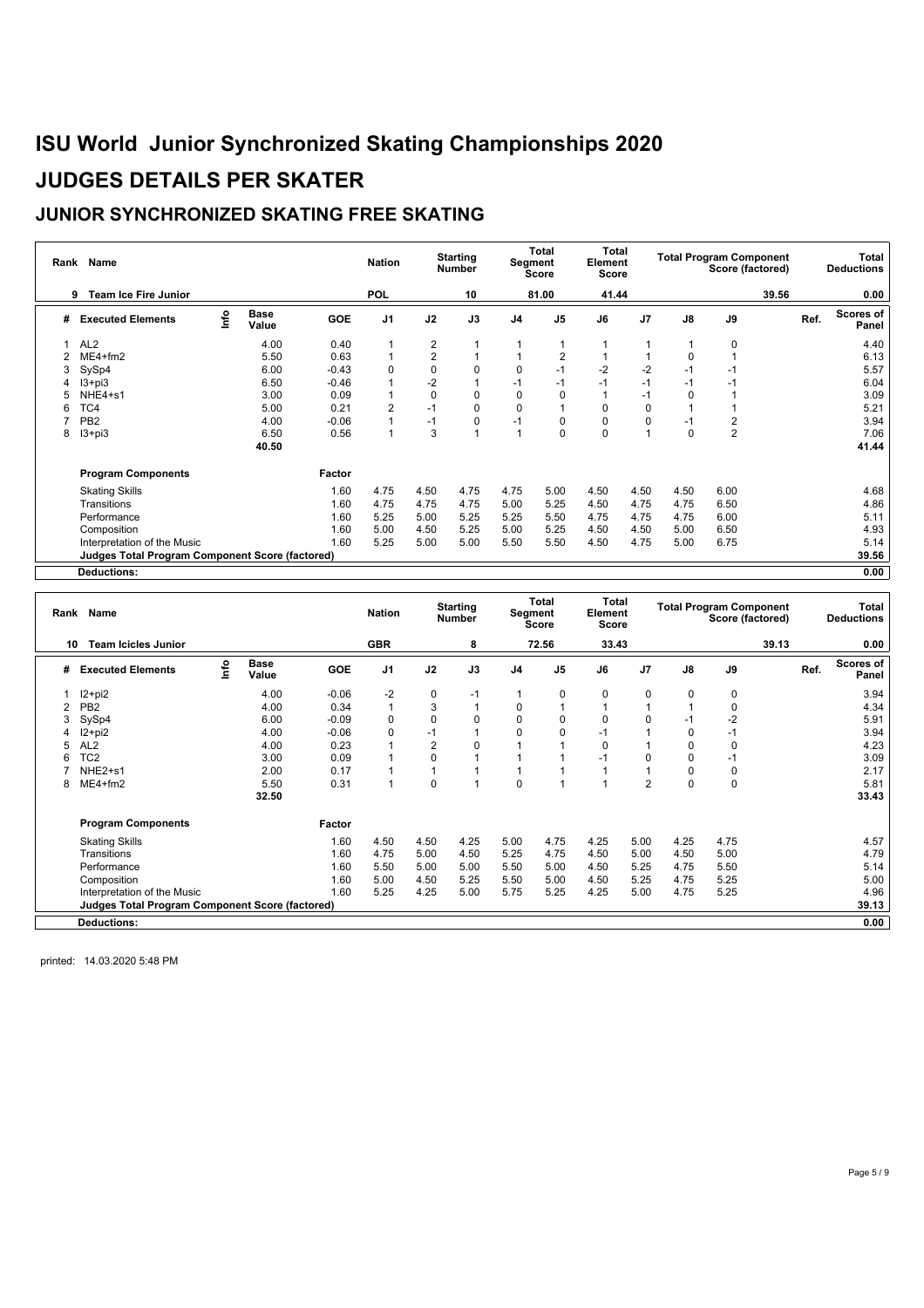### **JUNIOR SYNCHRONIZED SKATING FREE SKATING**

| Rank | Name                                            |      |                      |            | <b>Nation</b>  |                | <b>Starting</b><br><b>Number</b> |                | <b>Total</b><br>Segment<br>Score | Total<br>Element<br>Score |                |          | <b>Total Program Component</b><br>Score (factored) |       | Total<br><b>Deductions</b> |
|------|-------------------------------------------------|------|----------------------|------------|----------------|----------------|----------------------------------|----------------|----------------------------------|---------------------------|----------------|----------|----------------------------------------------------|-------|----------------------------|
| 11   | <b>Team Harmonia Junior</b>                     |      |                      |            | CZE            |                | 9                                |                | 70.19                            | 34.08                     |                |          |                                                    | 36.11 | 0.00                       |
| #    | <b>Executed Elements</b>                        | ١nfo | <b>Base</b><br>Value | <b>GOE</b> | J <sub>1</sub> | J2             | J3                               | J <sub>4</sub> | J <sub>5</sub>                   | J6                        | J <sub>7</sub> | J8       | J9                                                 | Ref.  | Scores of<br>Panel         |
|      | $13 + pi2$                                      |      | 5.00                 | 0.36       |                |                | $\overline{2}$                   |                | 0                                | 0                         |                | 0        |                                                    |       | 5.36                       |
|      | $ME4 + fm2$                                     |      | 5.50                 | $-0.55$    | $-1$           | 0              | $-1$                             | $-1$           | $-1$                             | $-1$                      | $-1$           | $-1$     | $-2$                                               |       | 4.95                       |
|      | SySp4                                           |      | 6.00                 | 0.09       | $\Omega$       |                |                                  | 0              | $-1$                             | 0                         | 0              | 0        |                                                    |       | 6.09                       |
|      | TC <sub>2</sub>                                 |      | 3.00                 | 0.39       | $\overline{2}$ | $\overline{2}$ | $\overline{c}$                   |                |                                  | 0                         |                |          |                                                    |       | 3.39                       |
|      | PB <sub>2</sub>                                 |      | 4.00                 | $-0.23$    | 0              | $-1$           |                                  | $-1$           | 0                                | $-2$                      | $-1$           | -1       | 0                                                  |       | 3.77                       |
| 6    | NHE3+s1                                         |      | 2.50                 | $-0.21$    | $-1$           | $-1$           |                                  | $-1$           | $-1$                             | $-1$                      | 0              | $-1$     | $-1$                                               |       | 2.29                       |
|      | $12+pi2$                                        |      | 4.00                 | 0.17       | $\Omega$       |                | $\overline{2}$                   | $\mathbf 0$    | $\mathbf 0$                      | 2                         | $\Omega$       | $\Omega$ | $\Omega$                                           |       | 4.17                       |
| 8    | AL <sub>2</sub>                                 |      | 4.00                 | 0.06       | $-1$           |                |                                  |                | $-1$                             |                           | $\Omega$       | $-1$     | 0                                                  |       | 4.06                       |
|      |                                                 |      | 34.00                |            |                |                |                                  |                |                                  |                           |                |          |                                                    |       | 34.08                      |
|      | <b>Program Components</b>                       |      |                      | Factor     |                |                |                                  |                |                                  |                           |                |          |                                                    |       |                            |
|      | <b>Skating Skills</b>                           |      |                      | 1.60       | 4.50           | 4.25           | 5.50                             | 4.25           | 4.25                             | 4.00                      | 4.50           | 4.00     | 5.00                                               |       | 4.39                       |
|      | Transitions                                     |      |                      | 1.60       | 4.25           | 4.50           | 5.25                             | 4.00           | 4.25                             | 4.00                      | 4.50           | 4.00     | 5.50                                               |       | 4.39                       |
|      | Performance                                     |      |                      | 1.60       | 4.75           | 4.50           | 5.75                             | 4.50           | 4.50                             | 4.25                      | 4.75           | 4.00     | 5.50                                               |       | 4.68                       |
|      | Composition                                     |      |                      | 1.60       | 4.50           | 4.00           | 5.75                             | 4.75           | 4.50                             | 4.00                      | 4.50           | 3.75     | 5.25                                               |       | 4.50                       |
|      | Interpretation of the Music                     |      |                      | 1.60       | 4.75           | 4.25           | 5.50                             | 4.50           | 4.50                             | 4.50                      | 4.75           | 3.75     | 5.00                                               |       | 4.61                       |
|      | Judges Total Program Component Score (factored) |      |                      |            |                |                |                                  |                |                                  |                           |                |          |                                                    |       | 36.11                      |
|      | <b>Deductions:</b>                              |      |                      |            |                |                |                                  |                |                                  |                           |                |          |                                                    |       | 0.00                       |

|    | Rank Name                                              |      |                      |            | <b>Nation</b>  |                | <b>Starting</b><br><b>Number</b> |                | Total<br>Segment<br><b>Score</b> | Total<br>Element<br><b>Score</b> |                |      | <b>Total Program Component</b><br>Score (factored) |       |      | Total<br><b>Deductions</b> |
|----|--------------------------------------------------------|------|----------------------|------------|----------------|----------------|----------------------------------|----------------|----------------------------------|----------------------------------|----------------|------|----------------------------------------------------|-------|------|----------------------------|
| 12 | <b>Team Magic Junior</b>                               |      |                      |            | <b>HUN</b>     |                | 5                                |                | 68.15                            | 33.97                            |                |      |                                                    | 34.18 |      | 0.00                       |
| #  | <b>Executed Elements</b>                               | lnfo | <b>Base</b><br>Value | <b>GOE</b> | J <sub>1</sub> | J2             | J3                               | J <sub>4</sub> | J <sub>5</sub>                   | J6                               | J <sub>7</sub> | J8   | J9                                                 |       | Ref. | Scores of<br>Panel         |
|    | $ME4 + fm2$                                            |      | 5.50                 | 0.31       |                | $-1$           |                                  | 0              |                                  | 0                                |                |      | 0                                                  |       |      | 5.81                       |
|    | I2+pi3                                                 |      | 5.50                 | 0.16       |                |                | $\overline{2}$                   |                | 0                                | $-1$                             | $\mathbf 0$    | -1   | $\Omega$                                           |       |      | 5.66                       |
|    | NHE3+s1                                                |      | 2.50                 | 0.00       | $\Omega$       | 0              |                                  | 0              | $-1$                             | $\mathbf 0$                      | $\mathbf 0$    | $-1$ |                                                    |       |      | 2.50                       |
|    | SySp4                                                  |      | 6.00                 | $-0.69$    | $-1$           | $-2$           | $-1$                             | $-1$           | $-1$                             | $-1$                             | $-1$           | -1   | $-2$                                               |       |      | 5.31                       |
| 5  | TC <sub>1</sub>                                        |      | 2.00                 | 0.11       |                |                |                                  | 0              | $\mathbf 0$                      |                                  |                | -1   | $\Omega$                                           |       |      | 2.11                       |
| 6  | AW <sub>2</sub>                                        |      | 4.00                 | 0.29       |                |                |                                  |                |                                  | 0                                |                |      |                                                    |       |      | 4.29                       |
|    | I2+pi2                                                 |      | 4.00                 | 0.00       | $-1$           | $-1$           | 0                                |                | $-1$                             | 0                                | $\overline{2}$ | 0    |                                                    |       |      | 4.00                       |
| 8  | PB <sub>2</sub>                                        |      | 4.00                 | 0.29       |                | $\overline{2}$ |                                  | 0              |                                  |                                  |                | 0    | $\Omega$                                           |       |      | 4.29                       |
|    |                                                        |      | 33.50                |            |                |                |                                  |                |                                  |                                  |                |      |                                                    |       |      | 33.97                      |
|    | <b>Program Components</b>                              |      |                      | Factor     |                |                |                                  |                |                                  |                                  |                |      |                                                    |       |      |                            |
|    | <b>Skating Skills</b>                                  |      |                      | 1.60       | 4.25           | 3.25           | 5.25                             | 4.25           | 4.00                             | 3.75                             | 4.25           | 4.00 | 4.75                                               |       |      | 4.18                       |
|    | Transitions                                            |      |                      | 1.60       | 4.50           | 3.50           | 5.00                             | 4.50           | 4.25                             | 3.75                             | 4.50           | 4.00 | 4.50                                               |       |      | 4.29                       |
|    | Performance                                            |      |                      | 1.60       | 4.50           | 3.00           | 5.00                             | 4.50           | 4.50                             | 3.75                             | 4.50           | 4.25 | 4.50                                               |       |      | 4.36                       |
|    | Composition                                            |      |                      | 1.60       | 4.25           | 3.00           | 5.25                             | 4.25           | 4.50                             | 4.00                             | 4.25           | 4.25 | 4.75                                               |       |      | 4.32                       |
|    | Interpretation of the Music                            |      |                      | 1.60       | 4.25           | 3.25           | 5.00                             | 4.00           | 4.75                             | 3.75                             | 4.25           | 4.25 | 4.25                                               |       |      | 4.21                       |
|    | <b>Judges Total Program Component Score (factored)</b> |      |                      |            |                |                |                                  |                |                                  |                                  |                |      |                                                    |       |      | 34.18                      |
|    | <b>Deductions:</b>                                     |      |                      |            |                |                |                                  |                |                                  |                                  |                |      |                                                    |       |      | 0.00                       |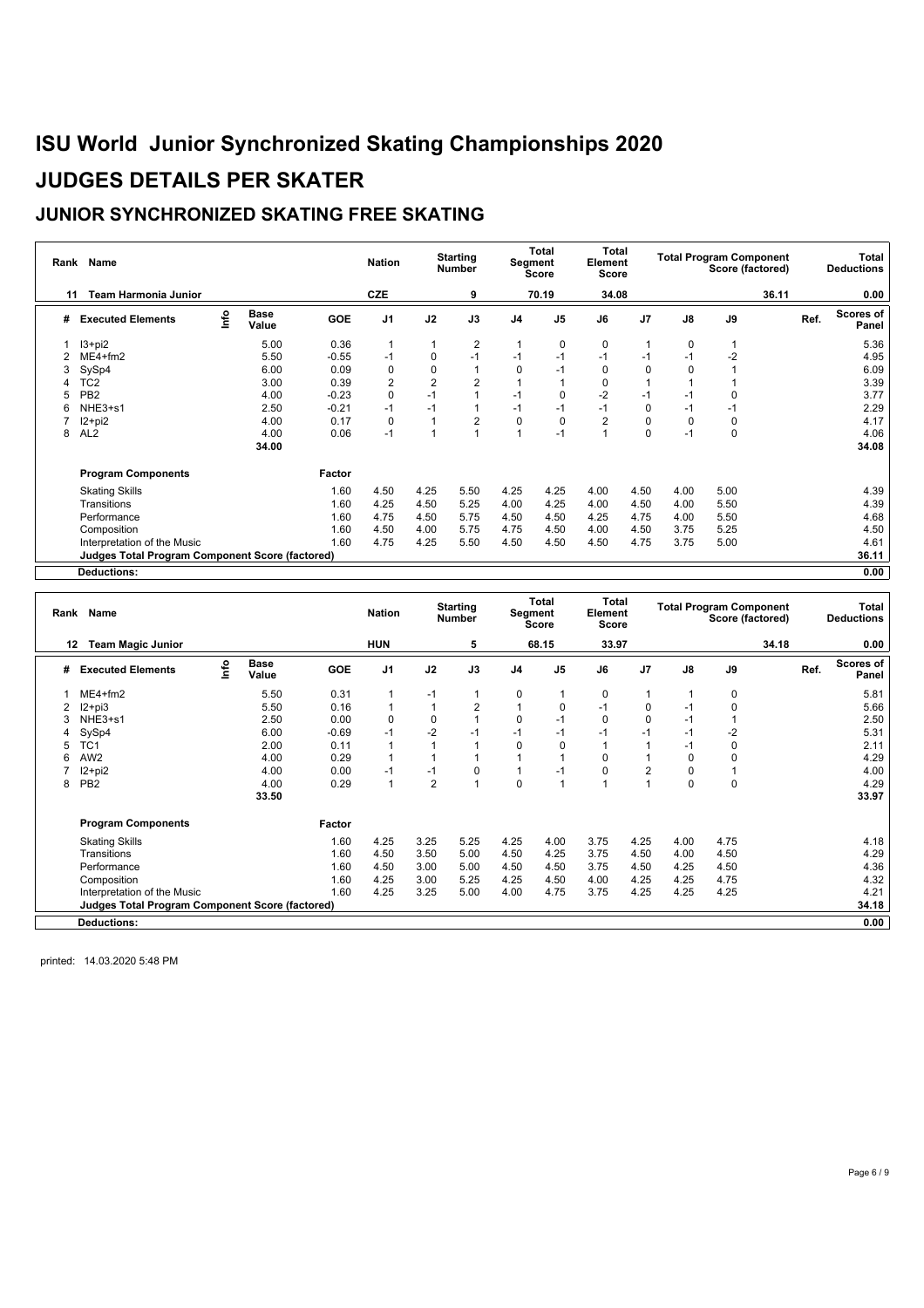### **JUNIOR SYNCHRONIZED SKATING FREE SKATING**

| Rank | Name                                                   |      |                      |            | <b>Nation</b>  |             | <b>Starting</b><br><b>Number</b> |                | <b>Total</b><br>Segment<br>Score | Total<br>Element<br>Score |                |          | <b>Total Program Component</b><br>Score (factored) |      | Total<br><b>Deductions</b> |
|------|--------------------------------------------------------|------|----------------------|------------|----------------|-------------|----------------------------------|----------------|----------------------------------|---------------------------|----------------|----------|----------------------------------------------------|------|----------------------------|
| 13   | <b>Team Iceskateers Elite Junior</b>                   |      |                      |            | <b>AUS</b>     |             | 6                                |                | 62.99                            | 33.61                     |                |          | 29.38                                              |      | 0.00                       |
| #    | <b>Executed Elements</b>                               | ١nfo | <b>Base</b><br>Value | <b>GOE</b> | J <sub>1</sub> | J2          | J3                               | J <sub>4</sub> | J <sub>5</sub>                   | J6                        | J <sub>7</sub> | J8       | J9                                                 | Ref. | Scores of<br>Panel         |
|      | SySp4                                                  |      | 6.00                 | $-1.20$    | $-2$           | $-2$        | -2                               | $-2$           | $-1$                             | $-2$                      | $-2$           | $-2$     | $-2$                                               |      | 4.80                       |
|      | NHE3+s1                                                |      | 2.50                 | $-0.18$    | 0              |             | $-2$                             | $-1$           | $-1$                             | $-1$                      | $-1$           | 0        | $-1$                                               |      | 2.32                       |
|      | $13 + pi3$                                             |      | 6.50                 | $-0.28$    | $-1$           | 3           | $\mathbf 0$                      | 0              | $-1$                             | 0                         | $\Omega$       | $-1$     | $-1$                                               |      | 6.22                       |
|      | TC <sub>2</sub>                                        |      | 3.00                 | $-0.09$    |                |             | $-1$                             | $-1$           | 0                                | $-1$                      | 0              | $-1$     | 0                                                  |      | 2.91                       |
|      | PB <sub>2</sub>                                        |      | 4.00                 | $-0.11$    |                |             | $-1$                             | 0              | $\mathbf 0$                      | $-1$                      | $-1$           | 0        | -1                                                 |      | 3.89                       |
|      | $13 + pi2$                                             |      | 5.00                 | $-0.64$    | -3             | $-1$        | $-1$                             | $-2$           | $-1$                             | $-1$                      | $-1$           | $-1$     | $-2$                                               |      | 4.36                       |
|      | $ME4 + fm2$                                            |      | 5.50                 | $-0.16$    | $\Omega$       | $\mathbf 0$ | $-1$                             | $-1$           | $\mathbf{1}$                     | 0                         | 0              | $\Omega$ | $-1$                                               |      | 5.34                       |
| 8    | AW <sub>2</sub>                                        |      | 4.00                 | $-0.23$    |                | $-1$        | $-2$                             | $\Omega$       | $\Omega$                         | $\Omega$                  | $-1$           | $\Omega$ | $-2$                                               |      | 3.77                       |
|      |                                                        |      | 36.50                |            |                |             |                                  |                |                                  |                           |                |          |                                                    |      | 33.61                      |
|      | <b>Program Components</b>                              |      |                      | Factor     |                |             |                                  |                |                                  |                           |                |          |                                                    |      |                            |
|      | <b>Skating Skills</b>                                  |      |                      | 1.60       | 4.00           | 3.25        | 4.25                             | 3.00           | 3.75                             | 3.75                      | 3.50           | 3.75     | 3.50                                               |      | 3.64                       |
|      | Transitions                                            |      |                      | 1.60       | 4.00           | 3.50        | 3.75                             | 3.00           | 3.00                             | 3.50                      | 3.75           | 4.00     | 3.75                                               |      | 3.61                       |
|      | Performance                                            |      |                      | 1.60       | 4.25           | 3.25        | 3.75                             | 3.50           | 3.75                             | 3.75                      | 4.00           | 3.75     | 3.75                                               |      | 3.75                       |
|      | Composition                                            |      |                      | 1.60       | 4.00           | 3.50        | 4.25                             | 3.50           | 3.00                             | 4.00                      | 3.50           | 4.00     | 3.75                                               |      | 3.75                       |
|      | Interpretation of the Music                            |      |                      | 1.60       | 4.25           | 3.50        | 3.75                             | 3.25           | 3.00                             | 3.50                      | 3.75           | 3.75     | 3.75                                               |      | 3.61                       |
|      | <b>Judges Total Program Component Score (factored)</b> |      |                      |            |                |             |                                  |                |                                  |                           |                |          |                                                    |      | 29.38                      |
|      | <b>Deductions:</b>                                     |      |                      |            |                |             |                                  |                |                                  |                           |                |          |                                                    |      | 0.00                       |

| Rank | <b>Name</b>                                     |      |                      |                | <b>Nation</b>  |      | <b>Starting</b><br><b>Number</b> |                | Total<br>Segment<br><b>Score</b> | <b>Total</b><br>Element<br><b>Score</b> |                |               | <b>Total Program Component</b><br>Score (factored) |       |      | <b>Total</b><br><b>Deductions</b> |
|------|-------------------------------------------------|------|----------------------|----------------|----------------|------|----------------------------------|----------------|----------------------------------|-----------------------------------------|----------------|---------------|----------------------------------------------------|-------|------|-----------------------------------|
| 14   | <b>Team Illuminettes Junior</b>                 |      |                      |                | <b>NED</b>     |      | 4                                |                | 56.90                            | 28.82                                   |                |               |                                                    | 29.08 |      | $-1.00$                           |
| #    | <b>Executed Elements</b>                        | lnfo | <b>Base</b><br>Value | <b>GOE</b>     | J <sub>1</sub> | J2   | J3                               | J <sub>4</sub> | J <sub>5</sub>                   | J6                                      | J <sub>7</sub> | $\mathsf{J}8$ | J9                                                 |       | Ref. | <b>Scores of</b><br>Panel         |
|      | $ME3+fm1$                                       |      | 4.00                 | 0.06           | $-1$           |      | 1                                | $-1$           | $-1$                             |                                         | 0              | 0             |                                                    |       |      | 4.06                              |
|      | AW <sub>2</sub>                                 |      | 4.00                 | 0.17           | 0              | 2    | $\mathbf 0$                      |                |                                  |                                         | 0              | $-1$          | $\mathbf 0$                                        |       |      | 4.17                              |
| 3    | $13 + pi2$                                      | F.   | 5.00                 | $-1.86$        | -4             | $-3$ | -4                               | $-3$           | -4                               | $-4$                                    | -4             | $-3$          | $-5$                                               |       |      | 3.14                              |
|      | TC3                                             |      | 4.00                 | $-0.06$        | $\Omega$       | $-1$ |                                  | 0              | 0                                | 0                                       | 0              | $-1$          | 0                                                  |       |      | 3.94                              |
| 5    | SySp4                                           |      | 6.00                 | $-0.69$        | $-1$           | $-1$ | $-1$                             | $-2$           | $-1$                             | $-2$                                    | $-1$           | -1            | $-1$                                               |       |      | 5.31                              |
| 6    | NHE3+s1                                         |      | 2.50                 | $-0.43$        | $-2$           | $-2$ | $-3$                             | $-2$           | $-1$                             | $-1$                                    | $-1$           | $-2$          | $-2$                                               |       |      | 2.07                              |
|      | PB <sub>2</sub>                                 |      | 4.00                 | $-0.23$        | $-1$           |      | $-1$                             | $-1$           | 0                                | $-1$                                    | $\Omega$       | $-1$          | 0                                                  |       |      | 3.77                              |
| 8    | $13+pi1$                                        |      | 3.00                 | $-0.64$        | -3             | $-2$ | $-2$                             | $-2$           | $-2$                             | $-3$                                    | $-2$           | $-1$          | $-2$                                               |       |      | 2.36                              |
|      |                                                 |      | 32.50                |                |                |      |                                  |                |                                  |                                         |                |               |                                                    |       |      | 28.82                             |
|      | <b>Program Components</b>                       |      |                      | Factor         |                |      |                                  |                |                                  |                                         |                |               |                                                    |       |      |                                   |
|      | <b>Skating Skills</b>                           |      |                      | 1.60           | 3.50           | 3.25 | 3.50                             | 3.25           | 3.50                             | 3.75                                    | 3.75           | 3.50          | 3.75                                               |       |      | 3.54                              |
|      | Transitions                                     |      |                      | 1.60           | 4.00           | 3.50 | 3.25                             | 3.50           | 3.75                             | 4.00                                    | 4.00           | 3.50          | 4.00                                               |       |      | 3.75                              |
|      | Performance                                     |      |                      | 1.60           | 3.50           | 3.00 | 3.50                             | 3.00           | 3.50                             | 3.75                                    | 3.50           | 3.50          | 3.50                                               |       |      | 3.43                              |
|      | Composition                                     |      |                      | 1.60           | 3.75           | 3.50 | 3.75                             | 3.25           | 4.00                             | 4.00                                    | 4.00           | 3.75          | 4.25                                               |       |      | 3.82                              |
|      | Interpretation of the Music                     |      |                      | 1.60           | 3.75           | 3.25 | 3.50                             | 3.00           | 3.75                             | 4.00                                    | 3.75           | 3.75          | 3.75                                               |       |      | 3.64                              |
|      | Judges Total Program Component Score (factored) |      |                      |                |                |      |                                  |                |                                  |                                         |                |               |                                                    |       |      | 29.08                             |
|      | Falls<br><b>Deductions:</b>                     |      |                      | (1)<br>$-1.00$ |                |      |                                  |                |                                  |                                         |                |               |                                                    |       |      | $-1.00$                           |

F Fall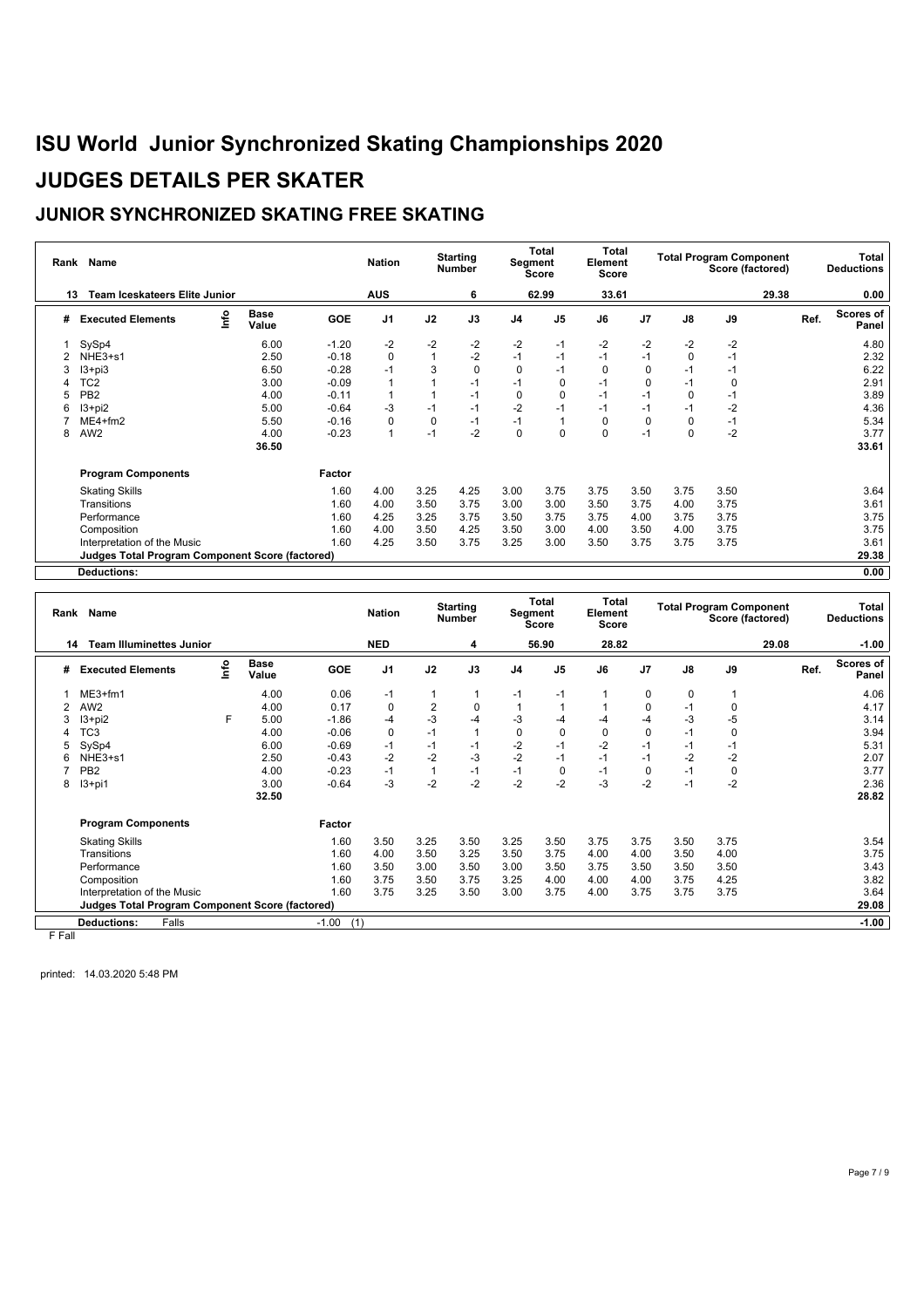### **JUNIOR SYNCHRONIZED SKATING FREE SKATING**

| Rank Name |                                                        |      |                      |                | <b>Starting</b><br><b>Nation</b><br><b>Number</b> |      | Total<br>Segment<br>Score |                | Total<br>Element<br>Score |       |                | <b>Total Program Component</b><br>Score (factored) |       | Total<br><b>Deductions</b> |                    |
|-----------|--------------------------------------------------------|------|----------------------|----------------|---------------------------------------------------|------|---------------------------|----------------|---------------------------|-------|----------------|----------------------------------------------------|-------|----------------------------|--------------------|
|           | <b>Team Berlin Junior</b><br>15                        |      |                      |                | <b>GER</b>                                        |      |                           |                | 56.13                     | 26.40 |                |                                                    | 31.73 |                            | $-2.00$            |
| #         | <b>Executed Elements</b>                               | ١nfo | <b>Base</b><br>Value | <b>GOE</b>     | J <sub>1</sub>                                    | J2   | J3                        | J <sub>4</sub> | J <sub>5</sub>            | J6    | J <sub>7</sub> | J8                                                 | J9    | Ref.                       | Scores of<br>Panel |
|           | AL <sub>2</sub>                                        |      | 4.00                 | 0.17           |                                                   | 0    | $\overline{1}$            | 1              |                           | 0     | 0              | 0                                                  | $-1$  |                            | 4.17               |
|           | NHE3+s1                                                |      | 2.50                 | $-0.25$        | $\Omega$                                          | $-1$ | 0                         | $-1$           | $-1$                      | $-2$  | $-1$           | $-1$                                               | $-2$  |                            | 2.25               |
|           | $13+pi1$                                               | F    | 3.00                 | $-0.99$        | -4                                                | $-3$ | -3                        | $-3$           | -4                        | -3    | -3             | -3                                                 | -4    |                            | 2.01               |
|           | $MEB+fmB$                                              |      | 1.00                 | $-0.04$        | 0                                                 | $-1$ | $\overline{1}$            | $-1$           | 0                         | $-2$  | $\mathbf 0$    | $-1$                                               | 0     |                            | 0.96               |
| 5         | PB <sub>2</sub>                                        | F    | 4.00                 | $-1.37$        | $-4$                                              | $-2$ | $-3$                      | $-3$           | $-2$                      | $-5$  | -4             | -4                                                 | -4    |                            | 2.63               |
| 6         | $13 + pi2$                                             |      | 5.00                 | $-1.07$        | -3                                                | $-2$ | 0                         | $-2$           | $-2$                      | $-3$  | $-2$           | $-2$                                               | $-2$  |                            | 3.93               |
|           | SySp4                                                  |      | 6.00                 | $-0.69$        | -1                                                | $-2$ | 0                         | $-1$           | $-1$                      | $-1$  | $-2$           | -1                                                 | $-1$  |                            | 5.31               |
| 8         | TC4                                                    |      | 5.00                 | 0.14           |                                                   |      | $\overline{1}$            | $\mathbf 0$    | 0                         | $-1$  | 0              | $\Omega$                                           | 0     |                            | 5.14               |
|           |                                                        |      | 30.50                |                |                                                   |      |                           |                |                           |       |                |                                                    |       |                            | 26.40              |
|           | <b>Program Components</b>                              |      |                      | Factor         |                                                   |      |                           |                |                           |       |                |                                                    |       |                            |                    |
|           | <b>Skating Skills</b>                                  |      |                      | 1.60           | 4.00                                              | 3.00 | 4.75                      | 4.00           | 4.25                      | 3.75  | 3.50           | 4.00                                               | 3.50  |                            | 3.86               |
|           | Transitions                                            |      |                      | 1.60           | 4.25                                              | 3.25 | 4.50                      | 4.25           | 4.50                      | 3.75  | 3.00           | 4.50                                               | 3.75  |                            | 4.04               |
|           | Performance                                            |      |                      | 1.60           | 4.00                                              | 3.00 | 4.50                      | 4.00           | 4.00                      | 3.50  | 3.25           | 4.00                                               | 3.00  |                            | 3.68               |
|           | Composition                                            |      |                      | 1.60           | 4.50                                              | 3.25 | 4.75                      | 4.50           | 4.50                      | 3.75  | 3.75           | 4.75                                               | 3.75  |                            | 4.21               |
|           | Interpretation of the Music                            |      |                      | 1.60           | 4.25                                              | 3.00 | 4.50                      | 4.75           | 4.75                      | 3.50  | 3.50           | 4.25                                               | 3.50  |                            | 4.04               |
|           | <b>Judges Total Program Component Score (factored)</b> |      |                      |                |                                                   |      |                           |                |                           |       |                |                                                    |       |                            | 31.73              |
|           | Falls<br><b>Deductions:</b>                            |      |                      | (2)<br>$-2.00$ |                                                   |      |                           |                |                           |       |                |                                                    |       |                            | $-2.00$            |

 $F$  Fall

| Rank Name |                                                        |      |                      | <b>Starting</b><br><b>Nation</b><br><b>Number</b> |                | <b>Total</b><br>Segment<br>Score |      | Total<br>Element<br><b>Score</b> |                | <b>Total Program Component</b><br>Score (factored) |          |      | Total<br><b>Deductions</b> |       |      |                    |
|-----------|--------------------------------------------------------|------|----------------------|---------------------------------------------------|----------------|----------------------------------|------|----------------------------------|----------------|----------------------------------------------------|----------|------|----------------------------|-------|------|--------------------|
| 16        | <b>Team Starlight Junior</b>                           |      |                      |                                                   | SUI            |                                  | 2    |                                  | 54.82          | 28.95                                              |          |      |                            | 28.87 |      | $-3.00$            |
| #         | <b>Executed Elements</b>                               | Info | <b>Base</b><br>Value | GOE                                               | J <sub>1</sub> | J2                               | J3   | J <sub>4</sub>                   | J <sub>5</sub> | J6                                                 | J7       | J8   | J9                         |       | Ref. | Scores of<br>Panel |
|           | TC <sub>3</sub>                                        |      | 4.00                 | 0.23                                              | 0              | 3                                | 1    |                                  | 0              |                                                    |          | 0    | 0                          |       |      | 4.23               |
|           | AL <sub>2</sub>                                        |      | 4.00                 | $-0.34$                                           | $\Omega$       | $-1$                             | $-1$ | 0                                | $-1$           | -3                                                 | 0        | $-1$ | $-2$                       |       |      | 3.66               |
| 3         | NHE3+s1                                                |      | 2.50                 | $-0.29$                                           | $-1$           |                                  | $-1$ | $-1$                             | $-1$           | $-1$                                               | -1       | $-2$ | $-2$                       |       |      | 2.21               |
|           | PB <sub>2</sub>                                        |      | 4.00                 | $-0.17$                                           | $\Omega$       | 2                                | 0    | $-1$                             | $\mathbf 0$    | $-1$                                               | 0        | $-1$ | $-1$                       |       |      | 3.83               |
|           | $12+pi1$                                               |      | 2.00                 | $-0.54$                                           | $-2$           | $-3$                             | 0    | $-3$                             | $-3$           | $-3$                                               | $-2$     | $-3$ | $-4$                       |       |      | 1.46               |
| 6         | $ME3+fm2$                                              |      | 5.00                 | $-0.14$                                           | $\Omega$       | $-1$                             |      |                                  | $\mathbf 0$    | 0                                                  | $-1$     | $-1$ | $-1$                       |       |      | 4.86               |
|           | SySp4                                                  | F.   | 6.00                 | $-2.49$                                           | $-4$           | $-4$                             | $-3$ | $-5$                             | -4             | -4                                                 | $-3$     | $-5$ | -5                         |       |      | 3.51               |
| 8         | $12+pi3$                                               |      | 5.50                 | $-0.31$                                           | $-1$           | 0                                | $-1$ | $\mathbf{0}$                     | $\Omega$       | $-1$                                               | $\Omega$ | $-1$ | $-1$                       |       |      | 5.19               |
|           |                                                        |      | 33.00                |                                                   |                |                                  |      |                                  |                |                                                    |          |      |                            |       |      | 28.95              |
|           | <b>Program Components</b>                              |      |                      | Factor                                            |                |                                  |      |                                  |                |                                                    |          |      |                            |       |      |                    |
|           | <b>Skating Skills</b>                                  |      |                      | 1.60                                              | 3.50           | 4.25                             | 4.50 | 3.75                             | 3.25           | 3.50                                               | 3.50     | 3.50 | 2.75                       |       |      | 3.61               |
|           | Transitions                                            |      |                      | 1.60                                              | 3.50           | 4.00                             | 4.00 | 3.50                             | 3.00           | 3.25                                               | 3.75     | 3.50 | 3.00                       |       |      | 3.50               |
|           | Performance                                            |      |                      | 1.60                                              | 3.25           | 3.75                             | 4.00 | 3.75                             | 3.00           | 3.50                                               | 4.00     | 3.50 | 2.75                       |       |      | 3.54               |
|           | Composition                                            |      |                      | 1.60                                              | 3.50           | 4.00                             | 4.25 | 4.00                             | 3.25           | 3.50                                               | 3.75     | 4.00 | 3.00                       |       |      | 3.71               |
|           | Interpretation of the Music                            |      |                      | 1.60                                              | 3.25           | 3.75                             | 4.00 | 4.25                             | 3.50           | 3.50                                               | 4.00     | 3.75 | 2.75                       |       |      | 3.68               |
|           | <b>Judges Total Program Component Score (factored)</b> |      |                      |                                                   |                |                                  |      |                                  |                |                                                    |          |      |                            |       |      | 28.87              |
|           | <b>Deductions:</b><br>Falls                            |      |                      | $-3.00$<br>(3)                                    |                |                                  |      |                                  |                |                                                    |          |      |                            |       |      | $-3.00$            |

F Fall